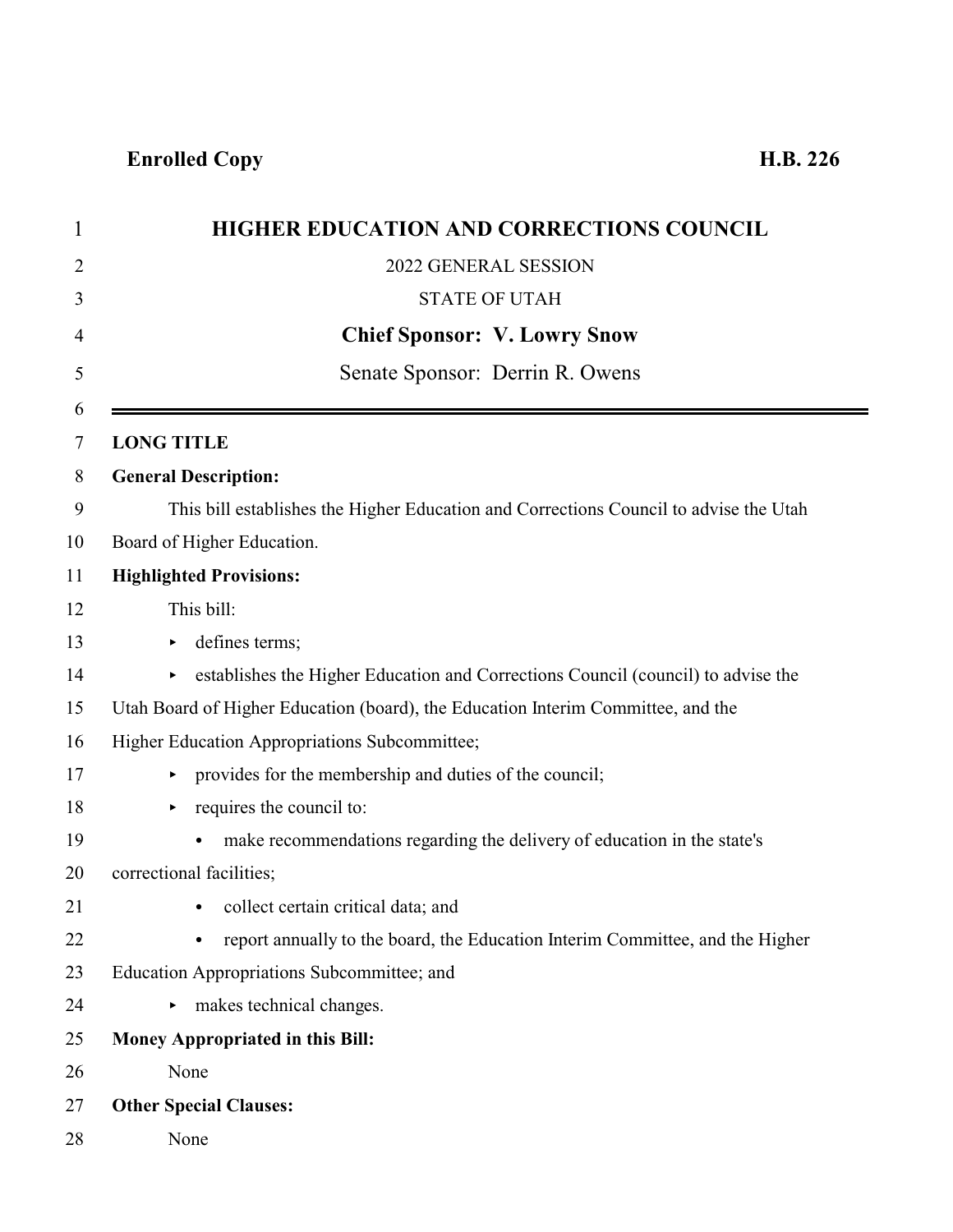<span id="page-1-0"></span>

| 29 | <b>Utah Code Sections Affected:</b>                                                          |
|----|----------------------------------------------------------------------------------------------|
| 30 | <b>AMENDS:</b>                                                                               |
| 31 | 53B-1-301, as last amended by Laws of Utah 2021, Chapters 282, 351, 402, and 425             |
| 32 | 53E-1-201, as last amended by Laws of Utah 2021, Chapters 64, 251, and 351                   |
| 33 | <b>ENACTS:</b>                                                                               |
| 34 | 53B-33-101, Utah Code Annotated 1953                                                         |
| 35 | 53B-33-201, Utah Code Annotated 1953                                                         |
| 36 | 53B-33-202, Utah Code Annotated 1953                                                         |
| 37 |                                                                                              |
| 38 | Be it enacted by the Legislature of the state of Utah:                                       |
| 39 | Section 1. Section 53B-1-301 is amended to read:                                             |
| 40 | 53B-1-301. Reports to and actions of the Higher Education Appropriations                     |
| 41 | Subcommittee.                                                                                |
| 42 | (1) In accordance with applicable provisions and Section $68-3-14$ , the following           |
| 43 | recurring reports are due to the Higher Education Appropriations Subcommittee:               |
| 44 | (a) the reports described in Sections $34A-2-202.5$ , $53B-30-206$ , and $59-9-102.5$ by the |
| 45 | Rocky Mountain Center for Occupational and Environmental Health;                             |
| 46 | (b) the report described in Section $53B-7-101$ by the board on recommended                  |
| 47 | appropriations for higher education institutions, including the report described in Section  |
| 48 | 53B-8-104 by the board on the effects of offering nonresident partial tuition scholarships;  |
| 49 | (c) the report described in Section $53B-7-704$ by the Department of Workforce               |
| 50 | Services and the Governor's Office of Economic Opportunity on targeted jobs;                 |
| 51 | (d) the reports described in Section $53B-7-705$ by the board on performance;                |
| 52 | (e) the report described in Section $53B-8-201$ by the board on the Opportunity              |
| 53 | Scholarship Program;                                                                         |
| 54 | (f) the report described in Section $53B-8-303$ by the board regarding Access Utah           |
| 55 | promise scholarships;                                                                        |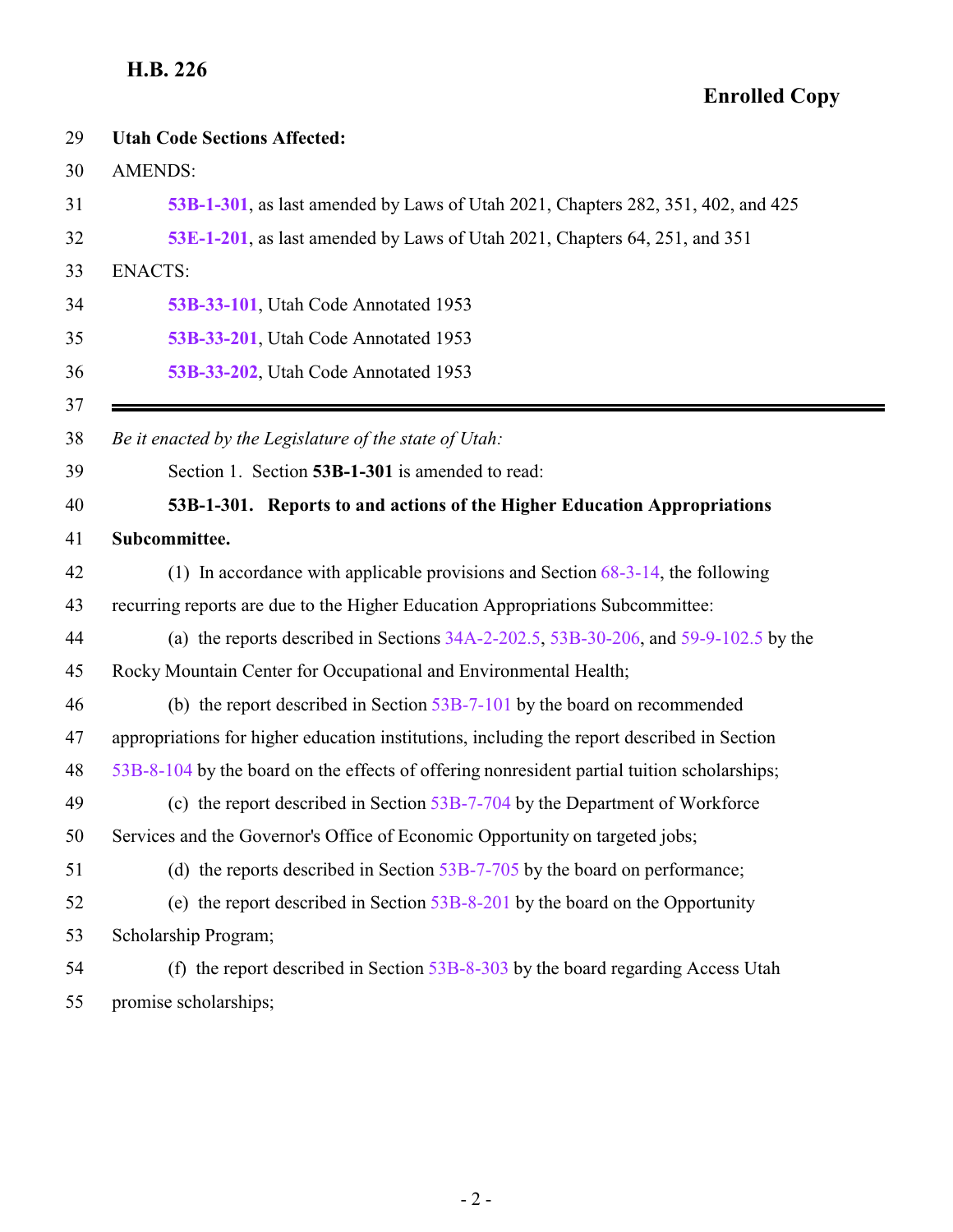| 56      | (g) the report described in Section $53B-8d-104$ by the Division of Child and Family        |
|---------|---------------------------------------------------------------------------------------------|
| 57      | Services on tuition waivers for wards of the state;                                         |
| 58      | (h) the report described in Section $53B-12-107$ by the Utah Higher Education               |
| 59      | Assistance Authority;                                                                       |
| 60      | (i) the report described in Section $53B-13a-104$ by the board on the Success Stipend       |
| 61      | Program;                                                                                    |
| 62      | (i) the report described in Section $53B-17-201$ by the University of Utah regarding the    |
| 63      | Miners' Hospital for Disabled Miners;                                                       |
| 64      | (k) the report described in Section $53B-26-103$ by the Governor's Office of Economic       |
| 65      | Opportunity on high demand technical jobs projected to support economic growth;             |
| 66      | (1) the report described in Section 53B-26-202 by the Medical Education Council on          |
| 67      | projected demand for nursing professionals; [and]                                           |
| 68      | (m) the report described in Section 53B-33-202 regarding the Higher Education and           |
| 69      | Corrections Council; and                                                                    |
| 70      | $\lceil$ (m) (n) the report described in Section 53E-10-308 by the State Board of Education |
| 71      | and board on student participation in the concurrent enrollment program.                    |
| 72      | (2) In accordance with applicable provisions and Section $68-3-14$ , the following          |
| 73      | occasional reports are due to the Higher Education Appropriations Subcommittee:             |
| 74      | (a) upon request, the information described in Section $53B-8a-111$ submitted by the        |
| 75      | Utah Educational Savings Plan;                                                              |
| 76      | (b) a proposal described in Section $53B-26-202$ by an eligible program to respond to       |
| $77 \,$ | projected demand for nursing professionals;                                                 |
| 78      | (c) a report in 2023 from Utah Valley University and the Utah Fire Prevention Board         |
| 79      | on the fire and rescue training program described in Section 53B-29-202; and                |
| 80      | (d) the reports described in Section $63C-19-202$ by the Higher Education Strategic         |
| 81      | Planning Commission on the commission's progress.                                           |
| 82      | (3) In accordance with applicable provisions, the Higher Education Appropriations           |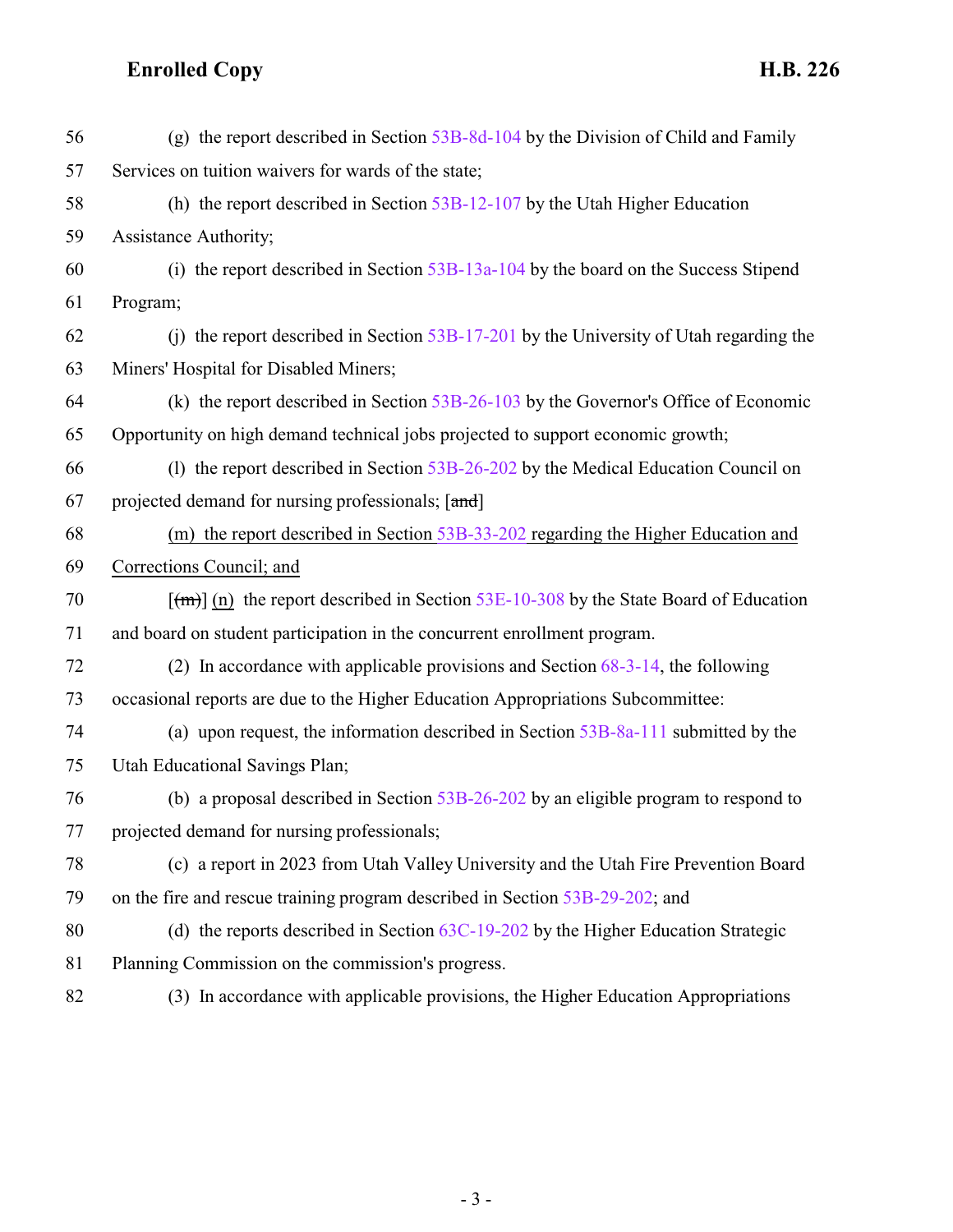**Enrolled Copy**

<span id="page-3-1"></span><span id="page-3-0"></span>

| 83  | Subcommittee shall complete the following:                                                |
|-----|-------------------------------------------------------------------------------------------|
| 84  | (a) as required by Section $53B-7-703$ , the review of performance funding described in   |
| 85  | Section 53B-7-703;                                                                        |
| 86  | (b) an appropriation recommendation described in Section $53B-26-103$ to fund a           |
| 87  | proposal responding to workforce needs of a strategic industry cluster;                   |
| 88  | (c) an appropriation recommendation described in Section $53B-26-202$ to fund a           |
| 89  | proposal responding to projected demand for nursing professionals; and                    |
| 90  | (d) review of the report described in Section $63B-10-301$ by the University of Utah on   |
| 91  | the status of a bond and bond payments specified in Section 63B-10-301.                   |
| 92  | Section 2. Section 53B-33-101 is enacted to read:                                         |
| 93  | <b>CHAPTER 33. HIGHER EDUCATION AND CORRECTIONS COUNCIL</b>                               |
| 94  | <b>Part 1. General Provisions</b>                                                         |
| 95  | 53B-33-101. Definitions.                                                                  |
| 96  | As used in this chapter, "council" means the Higher Education and Corrections Council     |
| 97  | created in Section 53B-33-201.                                                            |
| 98  | Section 3. Section 53B-33-201 is enacted to read:                                         |
| 99  | <b>Part 2. Council Duties</b>                                                             |
| 100 | 53B-33-201. Higher Education and Corrections Council.                                     |
| 101 | There is created the Higher Education and Corrections Council to advise the board,<br>(1) |
| 102 | the Education Interim Committee, and the Higher Education Appropriations Subcommittee     |
| 103 | regarding the development and delivery of accredited higher education curriculum to       |
| 104 | incarcerated individuals in the state correctional system.                                |
| 105 | The council consists of the following 13 members:                                         |
| 106 | (a) a member of the House of Representatives whom the speaker of the House of             |
| 107 | Representatives appoints;                                                                 |
| 108 | (b) a member of the Senate whom the president of the Senate appoints;                     |
| 109 | (c) two members of the board whom the chair of the board appoints:                        |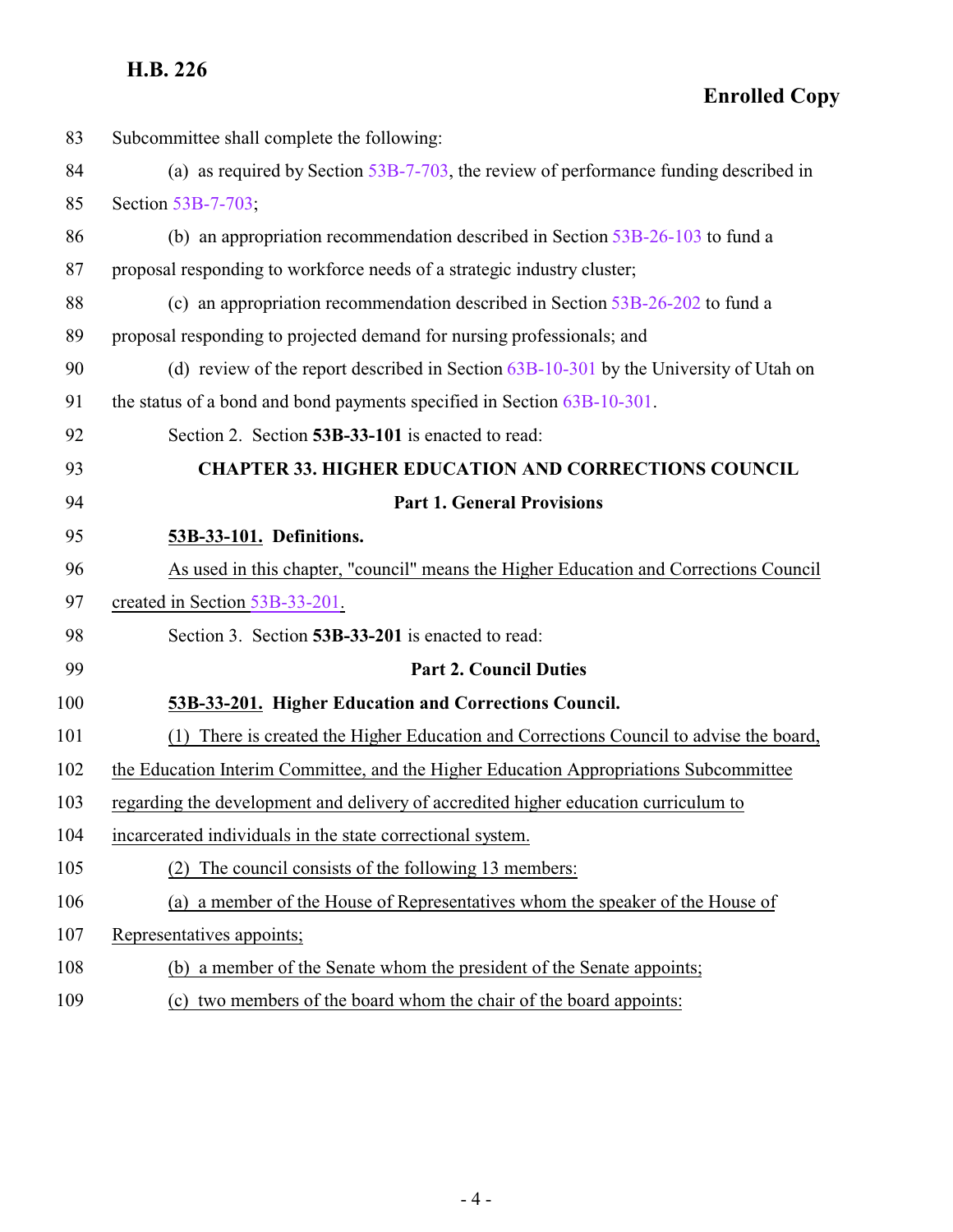| 110 | one member having expertise in technical colleges; and<br>(i)                                 |
|-----|-----------------------------------------------------------------------------------------------|
| 111 | (ii) one member having expertise in general education;                                        |
| 112 | the commissioner or the commissioner's designee;<br>(d)                                       |
| 113 | the following two members whom the commissioner appoints and who are engaged<br>(e)           |
| 114 | in prison education and have expertise in transfer articulation:                              |
| 115 | one employee of a technical college; and<br>(i)                                               |
| 116 | (ii) one employee of a degree-granting institution;                                           |
| 117 | (f) the following two members whom the governor appoints:                                     |
| 118 | an individual who actively researches higher education delivered in a corrections<br>(i)      |
| 119 | setting using evidence-based practices; and                                                   |
| 120 | (ii) a formerly incarcerated individual who participated in postsecondary educational         |
| 121 | programs while incarcerated;                                                                  |
| 122 | (g) one member of the Board of Pardons and Parole whom the chair of the Board of              |
| 123 | Pardons and Parole appoints;                                                                  |
| 124 | (h) the executive director of the Department of Corrections or the executive director's       |
| 125 | designee;                                                                                     |
| 126 | one employee of the Department of Corrections with expertise in education whom<br>(i)         |
| 127 | the executive director of the Department of Corrections appoints; and                         |
| 128 | (i) the executive director of the Department of Workforce Services or the executive           |
| 129 | director's designee.                                                                          |
| 130 | $(3)$ (a) The members described in Subsections $(2)(a)$ and $(2)(b)$ shall serve as co-chairs |
| 131 | of the council.                                                                               |
| 132 | (b) (i) Except as provided under Subsection $(3)(b)(ii)$ , an appointed member of the         |
| 133 | council shall serve a term of two years.                                                      |
| 134 | (ii) A council member's term ends on the day on which the member's status that allows         |
| 135 | the member to serve on the council under Subsection (2) ends.                                 |
| 136 | (c) The individuals authorized to make appointments under Subsection (2) shall make           |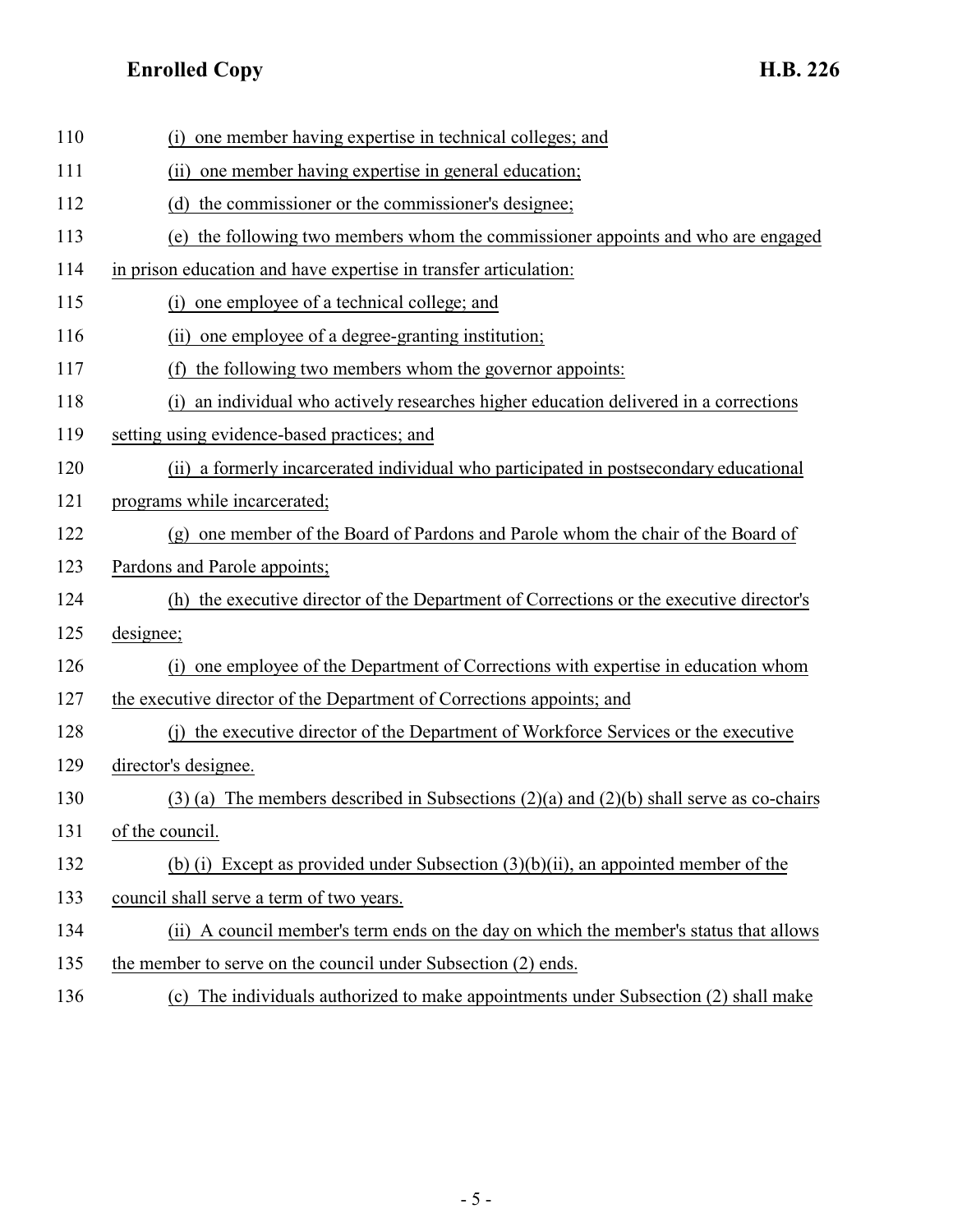<span id="page-5-0"></span>

| 137 | the respective appointments:                                                                   |
|-----|------------------------------------------------------------------------------------------------|
| 138 | (i) for the initial appointments, before July 1, 2022;                                         |
| 139 | (ii) for subsequent terms, before July 1 of each odd-numbered year, by:                        |
| 140 | (A) reappointing the council member whose term expires under Subsection $(3)(b)(i)$ ; or       |
| 141 | appointing a new council member; and<br>(B)                                                    |
| 142 | (iii) in the case of a vacancy created under Subsection $(3)(b)(ii)$ , for the remainder of    |
| 143 | the vacated term.                                                                              |
| 144 | (d) The individual authorized to make appointments under Subsection (2) may change             |
| 145 | the relevant appointment described in Subsection (2) at any time for the remainder of the      |
| 146 | existing term.                                                                                 |
| 147 | (4) (a) The salary and expenses of a council member who is a legislator shall be paid in       |
| 148 | accordance with Section 36-2-2 and Legislative Joint Rules, Title 5, Chapter 3, Legislator     |
| 149 | Compensation.                                                                                  |
| 150 | (b) A council member who is not a legislator:                                                  |
| 151 | (i) may not receive compensation or benefits for the member's service on the council;          |
| 152 | and                                                                                            |
| 153 | (ii) may receive per diem and reimbursement for travel expenses that the council               |
| 154 | member incurs as a council member at the rates that the Division of Finance establishes under: |
| 155 | (A) Sections $63A-3-106$ and $63A-3-107$ ; and                                                 |
| 156 | (B) rules that the Division of Finance makes under Sections 63A-3-106 and                      |
| 157 | 63A-3-107.                                                                                     |
| 158 | $(5)$ (a) A majority of the council members constitutes a quorum.                              |
| 159 | The action of a majority of a quorum constitutes an action of the council.<br>(b)              |
| 160 | The commissioner shall provide staff support to the council.<br>(6)                            |
| 161 | Section 4. Section 53B-33-202 is enacted to read:                                              |
| 162 | 53B-33-202. Council duties -- Reporting.                                                       |
| 163 | (1) The council shall:                                                                         |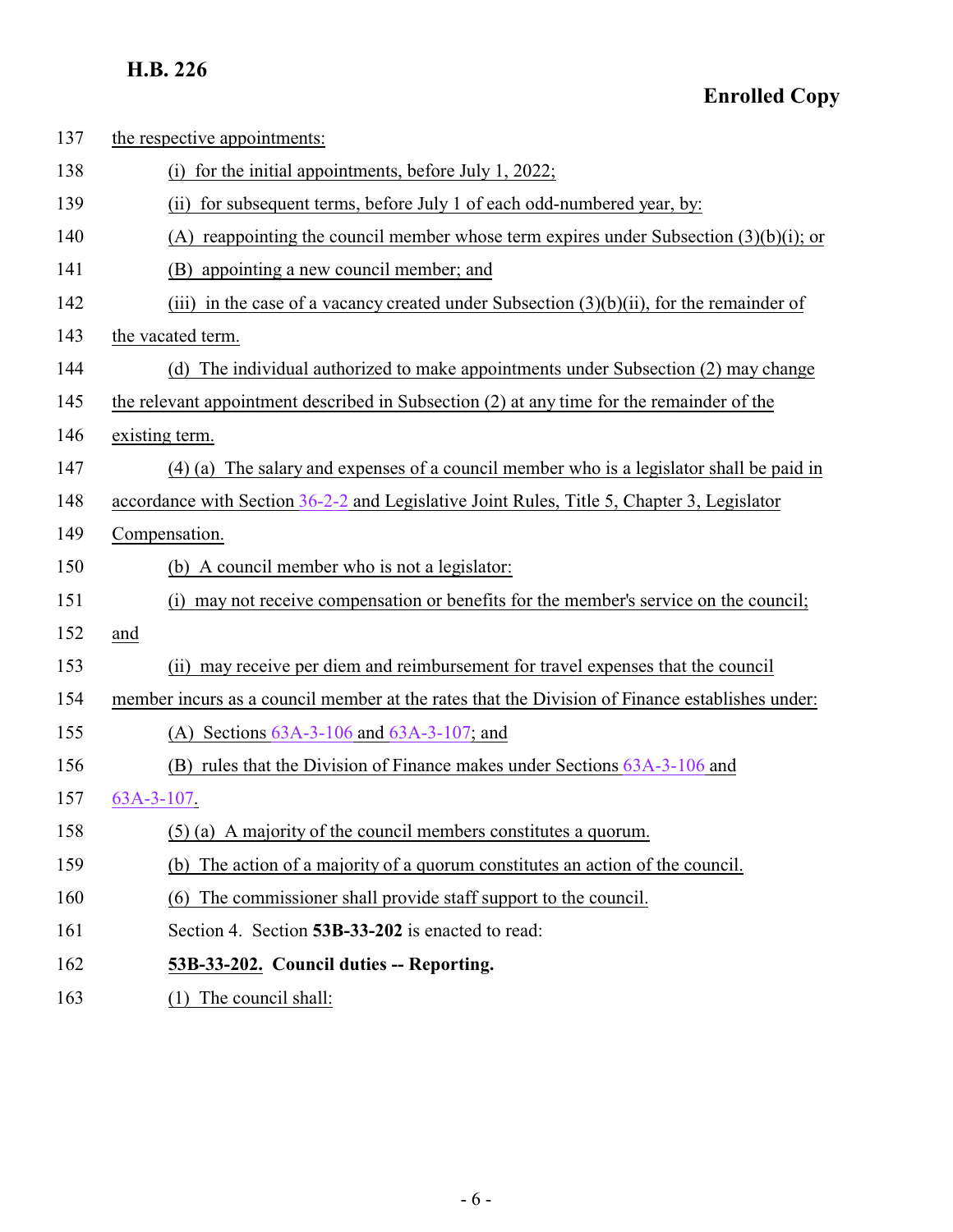| 164 | (a) coordinate, facilitate, and support the delivery of higher education in the state's           |
|-----|---------------------------------------------------------------------------------------------------|
| 165 | correctional facilities to prepare incarcerated individuals for integration and productive        |
| 166 | employment upon release;                                                                          |
| 167 | (b) explore and provide recommendations to the board and the Utah Department of                   |
| 168 | Corrections for the efficient and effective delivery of higher education programs to incarcerated |
| 169 | individuals, including:                                                                           |
| 170 | (i) evidence-based practices and technologies;                                                    |
| 171 | (ii) methods of maximizing and facilitating incarcerated individuals' access to                   |
| 172 | educational programs;                                                                             |
| 173 | (iii) methods of supporting and facilitating timely completion of courses, certificates,          |
| 174 | and degrees;                                                                                      |
| 175 | methods of emphasizing educational programs that:<br>(iv)                                         |
| 176 | align with current and future workforce demands of the state;<br>(A)                              |
| 177 | lead to occupations that are accessible to released incarcerated individuals;<br>(B)              |
| 178 | provide sustainable wages following release; and<br>(C)                                           |
| 179 | maximize accessibility and timely completion during incarceration;<br>(D)                         |
| 180 | use of cross-institutional application of coursework toward certificates and degrees;<br>(v)      |
| 181 | use of coursework that encourages personal and civic development; and<br>(vi)                     |
| 182 | (vii) methods of leveraging innovative course delivery, including technology resources;           |
| 183 | (c) explore methods and make recommendations for the collection and analysis of                   |
| 184 | critical data regarding:                                                                          |
| 185 | enrollment and completion of postsecondary education courses, certificate<br>(i)                  |
| 186 | programs, credentials, and degree programs;                                                       |
| 187 | federal and state student aid awarded to incarcerated individuals;<br>(ii)                        |
| 188 | costs of postsecondary education in prison, including any recommendations for<br>(iii)            |
| 189 | continued improvement; and                                                                        |
| 190 | outcomes of formerly incarcerated individuals who participated in postsecondary<br>(iv)           |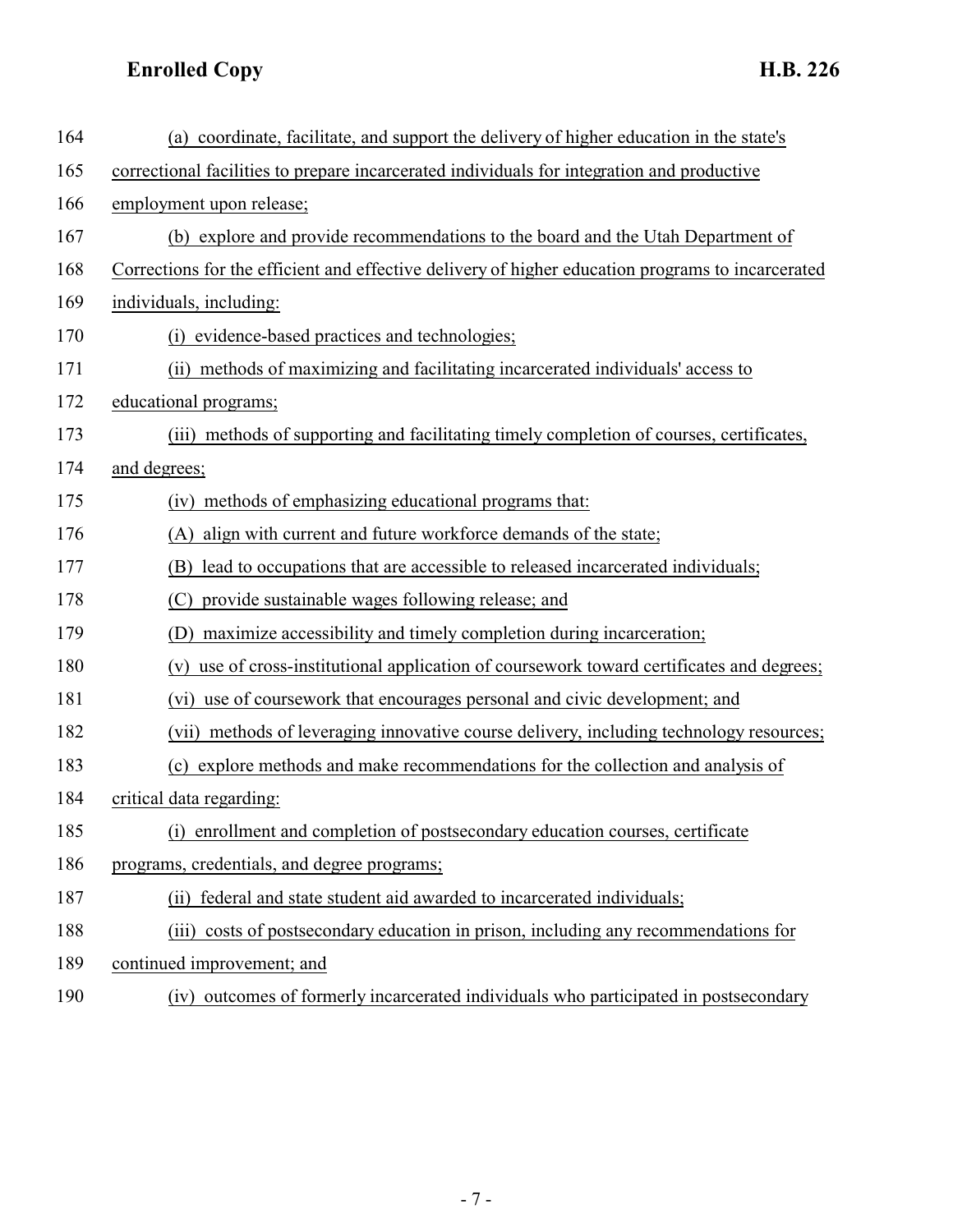**Enrolled Copy**

<span id="page-7-0"></span>

| 191 | programming during incarceration if the individual is under the supervision of the Department   |
|-----|-------------------------------------------------------------------------------------------------|
| 192 | of Corrections, including recidivism, employment, and post-release postsecondary education      |
| 193 | engagement; and                                                                                 |
| 194 | (d) recommend requests for legislative appropriations to the board to support the               |
| 195 | purposes and objectives of the council.                                                         |
| 196 | (2) The council shall annually report regarding the council's plans and programs, the           |
| 197 | number of enrollees served, and the number of enrollees receiving degrees and certificates to:  |
| 198 | (a) the board;                                                                                  |
| 199 | (b) before the committee's November interim committee meeting, the Education                    |
| 200 | Interim Committee; and                                                                          |
| 201 | (c) at least 30 days before the beginning of the annual legislative session, the Higher         |
| 202 | Education Appropriations Subcommittee.                                                          |
| 203 | Section 5. Section 53E-1-201 is amended to read:                                                |
| 204 | 53E-1-201. Reports to and action required of the Education Interim Committee.                   |
| 205 | (1) In accordance with applicable provisions and Section $68-3-14$ , the following              |
| 206 | recurring reports are due to the Education Interim Committee:                                   |
| 207 | (a) the report described in Section 9-22-109 by the STEM Action Center Board,                   |
| 208 | including the information described in Section $9-22-113$ on the status of the computer science |
| 209 | initiative and Section 9-22-114 on the Computing Partnerships Grants Program;                   |
| 210 | (b) the prioritized list of data research described in Section 35A-14-302 and the report        |
| 211 | on research described in Section 35A-14-304 by the Utah Data Research Center;                   |
| 212 | (c) the report described in Section $35A-15-303$ by the State Board of Education on             |
| 213 | preschool programs;                                                                             |
| 214 | (d) the report described in Section $53B-1-402$ by the Utah Board of Higher Education           |
| 215 | on career and technical education issues and addressing workforce needs;                        |
| 216 | (e) the annual report of the Utah Board of Higher Education described in Section                |
| 217 | 53B-1-402;                                                                                      |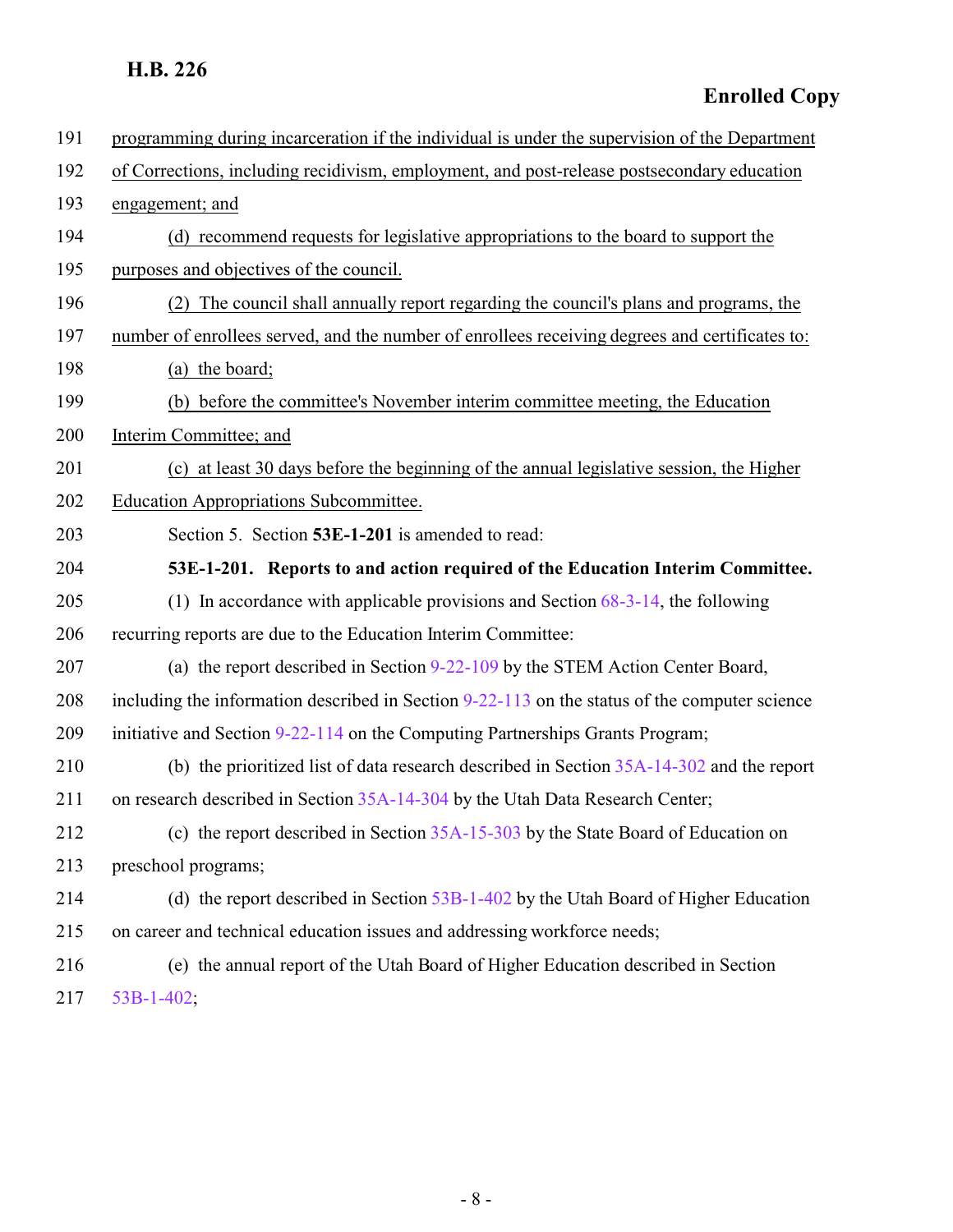| 218 | (f) the reports described in Section $53B-28-401$ by the Utah Board of Higher Education        |
|-----|------------------------------------------------------------------------------------------------|
| 219 | regarding activities related to campus safety;                                                 |
| 220 | (g) the State Superintendent's Annual Report by the state board described in Section           |
| 221 | 53E-1-203;                                                                                     |
| 222 | (h) the annual report described in Section $53E-2-202$ by the state board on the strategic     |
| 223 | plan to improve student outcomes;                                                              |
| 224 | (i) the report described in Section 53E-8-204 by the state board on the Utah Schools for       |
| 225 | the Deaf and the Blind;                                                                        |
| 226 | (j) the report described in Section $53E-10-703$ by the Utah Leading through Effective,        |
| 227 | Actionable, and Dynamic Education director on research and other activities;                   |
| 228 | (k) the report described in Section $53F-4-203$ by the state board and the independent         |
| 229 | evaluator on an evaluation of early interactive reading software;                              |
| 230 | (1) the report described in Section 53F-4-407 by the state board on UPSTART;                   |
| 231 | (m) the reports described in Sections $53F-5-214$ and $53F-5-215$ by the state board           |
| 232 | related to grants for professional learning and grants for an elementary teacher preparation   |
| 233 | assessment; [and]                                                                              |
| 234 | (n) the report described in Section $53F-5-405$ by the State Board of Education                |
| 235 | regarding an evaluation of a partnership that receives a grant to improve educational outcomes |
| 236 | for students who are low income[.]; and                                                        |
| 237 | (o) the report described in Section 53B-33-202 regarding the Higher Education and              |
| 238 | Corrections Council.                                                                           |
| 239 | (2) In accordance with applicable provisions and Section $68-3-14$ , the following             |
| 240 | occasional reports are due to the Education Interim Committee:                                 |
| 241 | (a) the report described in Section 35A-15-303 by the School Readiness Board by                |
| 242 | November 30, 2020, on benchmarks for certain preschool programs;                               |
| 243 | (b) the report described in Section 53B-28-402 by the Utah Board of Higher Education           |
| 244 | on or before the Education Interim Committee's November 2021 meeting;                          |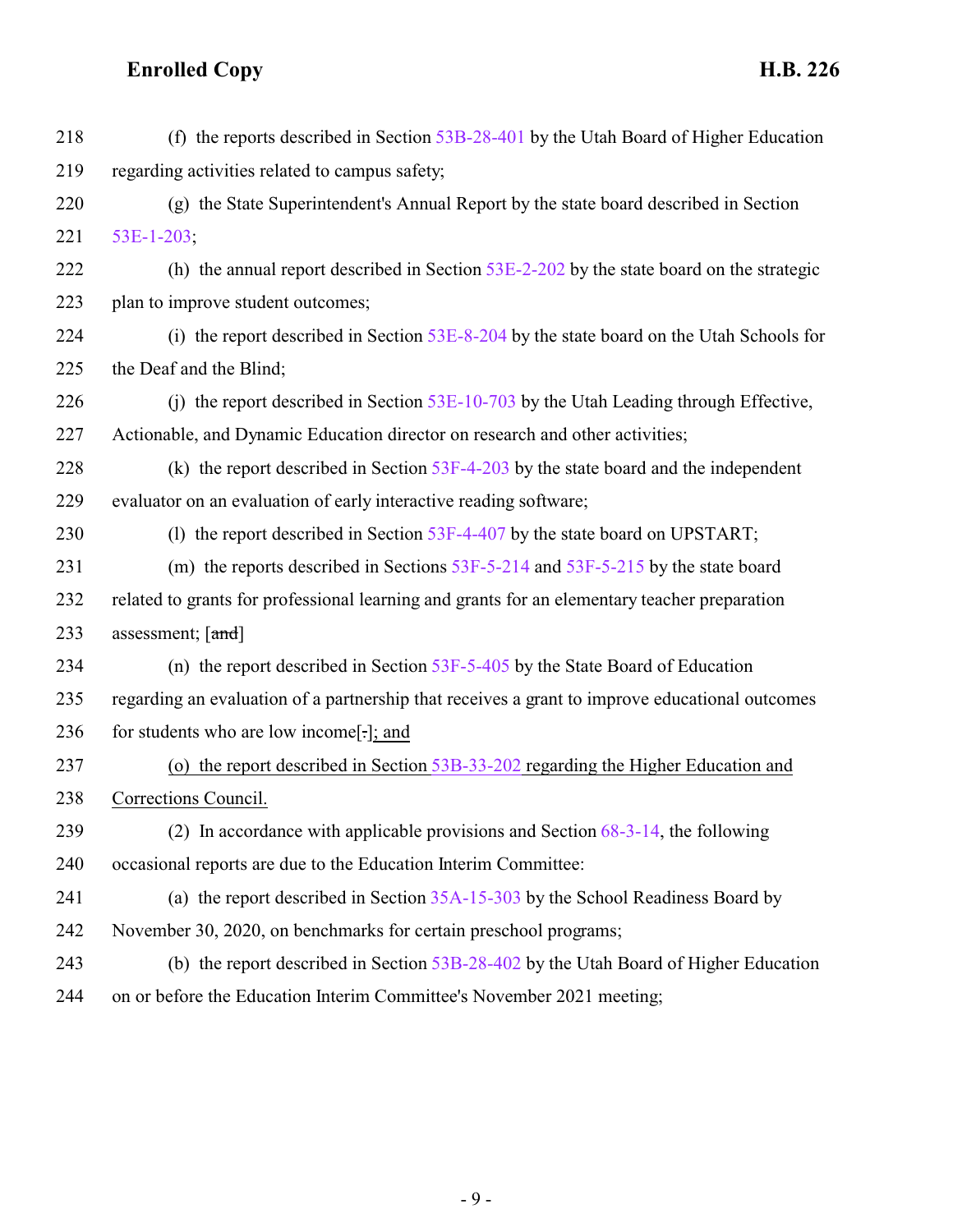#### **Enrolled Copy**

- (c) the reports described in Section [53E-3-520](http://le.utah.gov/UtahCode/SectionLookup.jsp?section=53e-3-520&session=2022GS) by the state board regarding cost centers and implementing activity based costing;
- 247 (d) if required, the report described in Section [53E-4-309](http://le.utah.gov/UtahCode/SectionLookup.jsp?section=53e-4-309&session=2022GS) by the state board explaining the reasons for changing the grade level specification for the administration of specific assessments;
- (e) if required, the report described in Section [53E-5-210](http://le.utah.gov/UtahCode/SectionLookup.jsp?section=53e-5-210&session=2022GS) by the state board of an adjustment to the minimum level that demonstrates proficiency for each statewide assessment;
- (f) in 2022 and in 2023, on or before November 30, the report described in Subsection [53E-10-309](http://le.utah.gov/UtahCode/SectionLookup.jsp?section=53e-10-309&session=2022GS)(7) related to the PRIME pilot program;
- (g) the report described in Section [53E-10-702](http://le.utah.gov/UtahCode/SectionLookup.jsp?section=53e-10-702&session=2022GS) by Utah Leading through Effective, Actionable, and Dynamic Education;
- (h) if required, the report described in Section [53F-2-513](http://le.utah.gov/UtahCode/SectionLookup.jsp?section=53f-2-513&session=2022GS) by the state board evaluating the effects of salary bonuses on the recruitment and retention of effective teachers in high poverty schools;
- 259 (i) upon request, the report described in Section [53F-5-207](http://le.utah.gov/UtahCode/SectionLookup.jsp?section=53f-5-207&session=2022GS) by the state board on the Intergenerational Poverty Intervention Grants Program;
- 261 (j) the report described in Section [53F-5-210](http://le.utah.gov/UtahCode/SectionLookup.jsp?section=53f-5-210&session=2022GS) by the state board on the Educational Improvement Opportunities Outside of the Regular School Day Grant Program;
- 263 (k) the report described in Section [53G-7-503](http://le.utah.gov/UtahCode/SectionLookup.jsp?section=53g-7-503&session=2022GS) by the state board regarding fees that LEAs charge during the 2020-2021 school year;
- 265 (l) the reports described in Section [53G-11-304](http://le.utah.gov/UtahCode/SectionLookup.jsp?section=53g-11-304&session=2022GS) by the state board regarding proposed rules and results related to educator exit surveys;
- (m) the report described in Section [62A-15-117](http://le.utah.gov/UtahCode/SectionLookup.jsp?section=62a-15-117&session=2022GS) by the Division of Substance Abuse and Mental Health, the State Board of Education, and the Department of Health regarding recommendations related to Medicaid reimbursement for school-based health services; and (n) the reports described in Section [63C-19-202](http://le.utah.gov/UtahCode/SectionLookup.jsp?section=63c-19-202&session=2022GS) by the Higher Education Strategic Planning Commission.